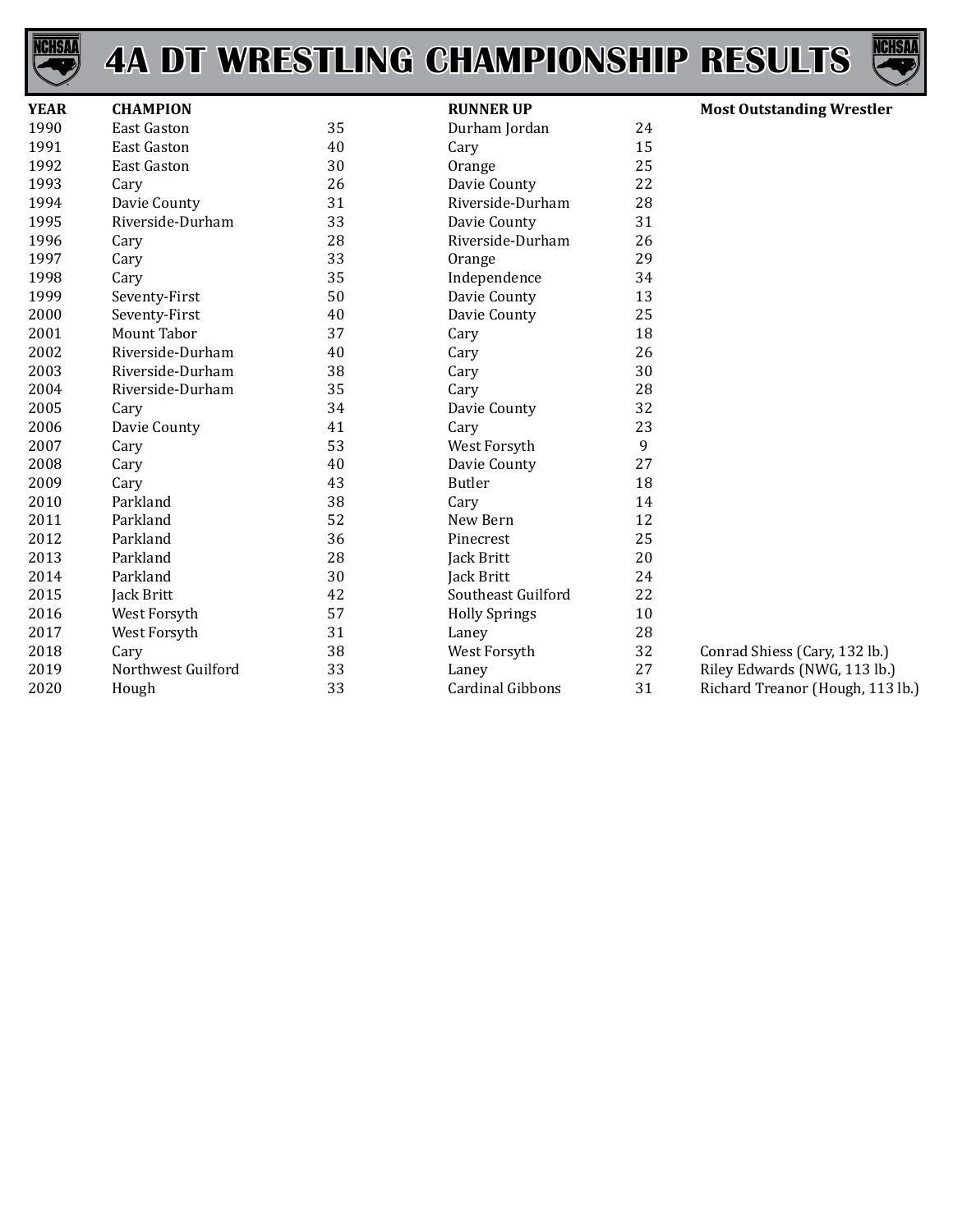



| <b>YEAR</b> | <b>CHAMPION</b>    |    | <b>RUNNER UP</b>        |    | <b>Most Outstanding Wrestler</b> |
|-------------|--------------------|----|-------------------------|----|----------------------------------|
| 1990        | T.W. Andrews       | 51 | <b>Kings Mountain</b>   | 10 |                                  |
| 1991        | T.W. Andrews       | 38 | <b>Central Davidson</b> | 13 |                                  |
| 1992        | T.W. Andrews       | 34 | Statesville             | 27 |                                  |
| 1993        | Sun Valley         | 50 | Northwest Guilford      | 16 |                                  |
| 1994        | High Point Central | 34 | <b>West Carteret</b>    | 29 |                                  |
| 1995        | Parkland           | 27 | Ragsdale                | 25 |                                  |
| 1996        | Parkland           | 40 | Havelock                | 25 |                                  |
| 1997        | Havelock           | 48 | Parkland                | 28 |                                  |
| 1998        | Morehead           | 32 | North Gaston            | 28 |                                  |
| 1999        | Morehead           | 40 | Tuscola                 | 28 |                                  |
| 2000        | Fuquay-Varina      | 36 | Tuscola                 | 28 |                                  |
| 2001        | Fuquay-Varina      | 46 | St. Stephens            | 26 |                                  |
| 2002        | Morehead           | 34 | St. Stephens            | 26 |                                  |
| 2003        | Morehead           | 31 | <b>East Gaston</b>      | 28 |                                  |
| 2004        | Ragsdale           | 40 | Morehead                | 25 |                                  |
| 2005        | Orange             | 30 | <b>East Gaston</b>      | 28 |                                  |
| 2006        | Morehead           | 41 | St. Stephens            | 22 |                                  |
| 2007        | Parkland           | 34 | Morehead                | 24 |                                  |
| 2008        | Parkland           | 59 | Morehead                | 6  |                                  |
| 2009        | Parkland           | 46 | Dudley                  | 18 |                                  |
| 2010        | J.M. Robinson      | 35 | Orange                  | 32 |                                  |
| 2011        | Orange             | 34 | J.M. Robinson           | 27 |                                  |
| 2012        | Orange             | 34 | Southwestern Randolph   | 30 |                                  |
| 2013        | Fred T. Foard      | 41 | Morehead                | 27 |                                  |
| 2014        | Morehead           | 38 | Fred T. Foard           | 28 |                                  |
| 2015        | Fred T. Foard      | 30 | Morehead                | 23 |                                  |
| 2016        | Morehead           | 39 | Enka                    | 30 |                                  |
| 2017        | Piedmont           | 29 | Orange                  | 27 |                                  |
| 2018        | Piedmont           | 33 | Orange                  | 31 | Luis Oropesa (Pied., 285 lb.)    |
| 2019        | St. Stephens       | 41 | Cape Fear               | 25 | Jovanny Urzua (StS, 113 lb.)     |
| 2020        | Northern Guilford  | 42 | Enka                    | 31 | Heath Gonyer (NG, 138 lb.)       |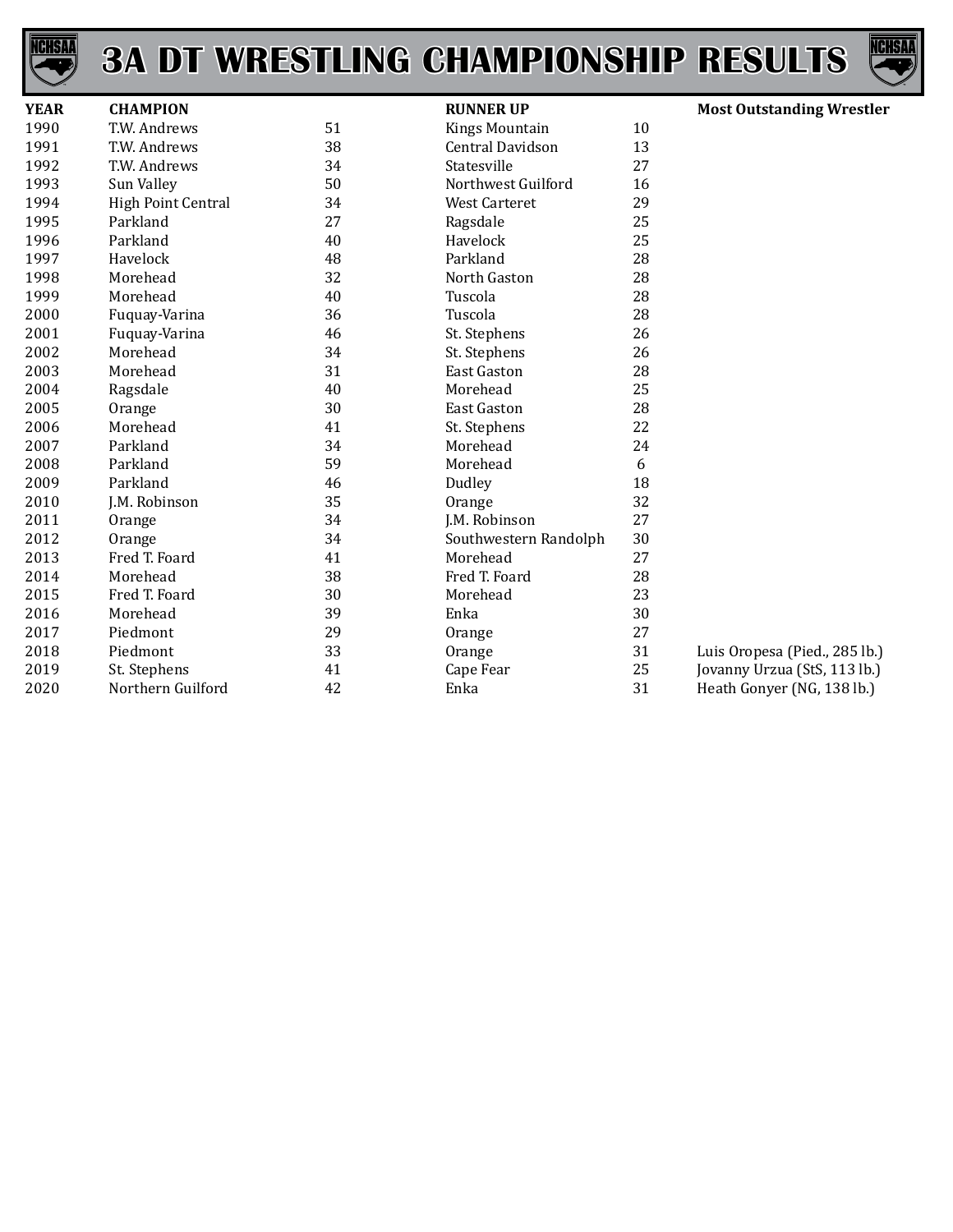



| <b>YEAR</b> | <b>CHAMPION</b>          |    | <b>RUNNER UP</b>      |    | <b>Most Outstanding Wrestler</b> |
|-------------|--------------------------|----|-----------------------|----|----------------------------------|
| 1990        | Dixon                    | 38 | Mitchell              | 28 |                                  |
| 1991        | Albemarle                | 40 | <b>Mount Pleasant</b> | 23 |                                  |
| 1992        | Dixon                    | 30 | <b>Avery County</b>   | 25 |                                  |
| 1993        | <b>East Davidson</b>     | 27 | Ashe Central          | 26 |                                  |
| 1994        | Dixon                    | 36 | North Henderson       | 28 |                                  |
| 1995        | <b>East Davidson</b>     | 28 | <b>Mount Pleasant</b> | 25 |                                  |
| 1996        | West Henderson           | 28 | East Davidson         | 26 |                                  |
| 1997        | Alleghany                | 30 | East Davidson         | 27 |                                  |
| 1998        | North Wilkes             | 40 | East Davidson         | 32 |                                  |
| 1999        | Alleghany                | 37 | Currituck             | 36 |                                  |
| 2000        | West Lincoln             | 36 | Southern Vance        | 23 |                                  |
| 2001        | Pisgah                   | 31 | Southern Vance        | 30 |                                  |
| 2002        | Southern Vance           | 36 | Pisgah                | 34 |                                  |
| 2003        | Southern Vance           | 34 | <b>Brevard</b>        | 30 |                                  |
| 2004        | McMichael                | 45 | <b>West Stokes</b>    | 16 |                                  |
| 2005        | <b>Bandys</b>            | 41 | Croatan               | 15 |                                  |
| 2006        | <b>Bandys</b>            | 35 | Croatan               | 26 |                                  |
| 2007        | McMichael                | 36 | Newton-Conover        | 32 |                                  |
| 2008        | Orange                   | 29 | Newton-Conover        | 25 |                                  |
| 2009        | Orange                   | 33 | Newton-Conover        | 27 |                                  |
| 2010        | Croatan                  | 36 | Piedmont              | 18 |                                  |
| 2011        | Croatan                  | 41 | Piedmont              | 30 |                                  |
| 2012        | Piedmont                 | 41 | Croatan               | 22 |                                  |
| 2013        | Newton-Conover           | 31 | Croatan               | 30 |                                  |
| 2014        | Newton-Conover           | 44 | Dixon                 | 15 |                                  |
| 2015        | West Lincoln             | 49 | Croatan               | 19 |                                  |
| 2016        | Newton-Conover           | 36 | Dixon                 | 24 |                                  |
| 2017        | Newton-Conover (Vacated) | 32 | Carrboro              | 28 |                                  |
| 2018        | West Lincoln             | 54 | Croatan               | 16 | Keaton Norman (WL, 138 lb.)      |
| 2019        | West Lincoln             | 60 | Croatan               | 14 | Brock Steele (WL, 285 lb.)       |
| 2020        | Fred T. Foard            | 59 | Croatan               | 9  | Braden Wharton (FTF, 138 lb.)    |